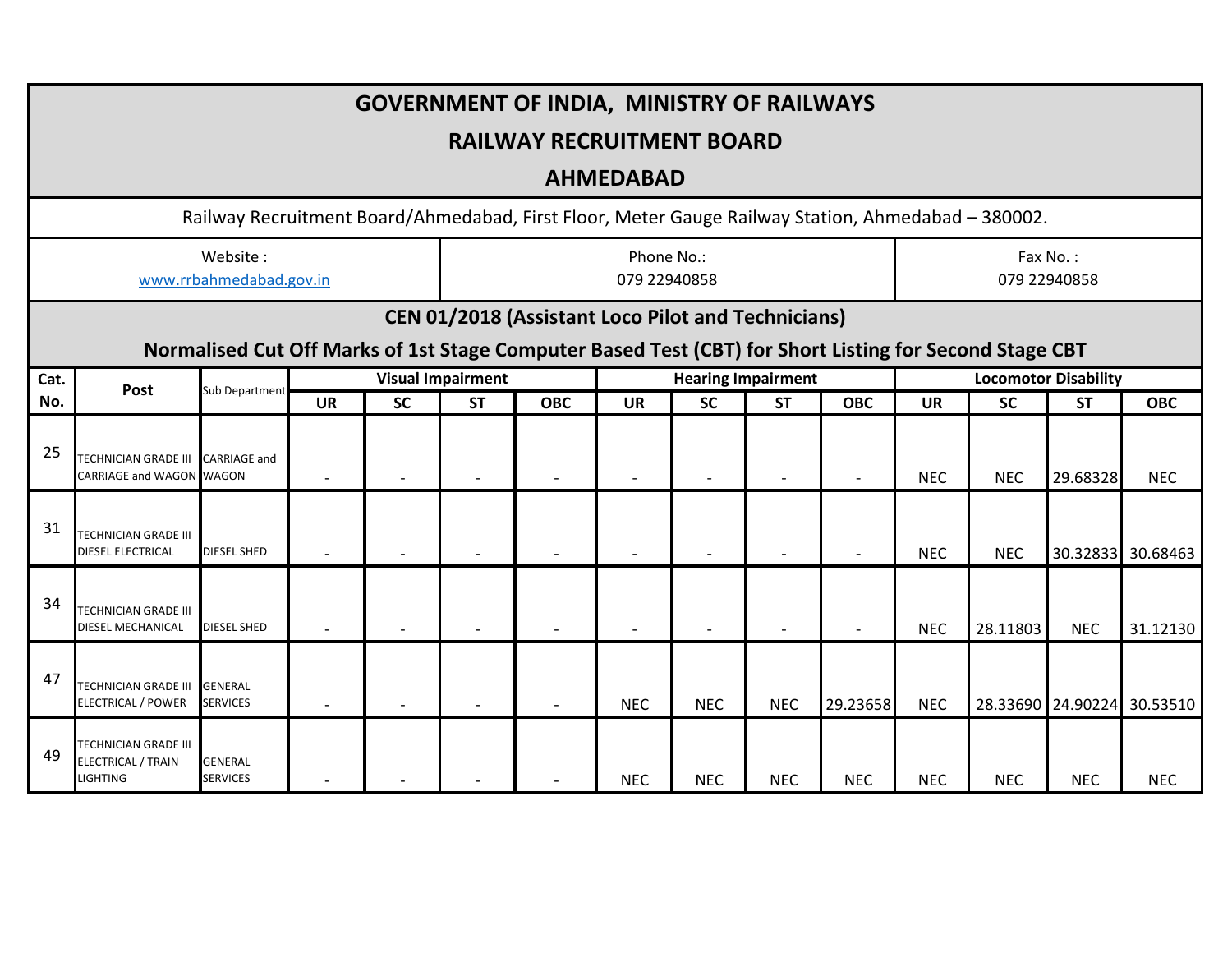| 52  | TECHNICIAN GRADE III<br><b>ELECTRICAL / TRD</b><br>(OHE)   | <b>TRD</b>                          | $\overline{\phantom{a}}$ |                          |            |            |            |            |                |            | <b>NEC</b>               | <b>NEC</b>     | <b>NEC</b>               | <b>NEC</b> |
|-----|------------------------------------------------------------|-------------------------------------|--------------------------|--------------------------|------------|------------|------------|------------|----------------|------------|--------------------------|----------------|--------------------------|------------|
| 54  | <b>TECHNICIAN GRADE III</b><br><b>ELECTRICAL / TRS</b>     | <b>TRS</b>                          |                          | $\overline{\phantom{0}}$ |            |            | <b>NEC</b> | <b>NEC</b> | <b>NEC</b>     | <b>NEC</b> | <b>NEC</b>               | 29.21188       | <b>NEC</b>               | 32.58386   |
| 62  | <b>TECHNICIAN GRADE III</b><br><b>FITTER</b>               | <b>CARRIAGE</b> and<br><b>WAGON</b> | <b>NEC</b>               | <b>NEC</b>               | <b>NEC</b> | 32.70968   | <b>NEC</b> | <b>NEC</b> | <b>NEC</b>     | <b>NEC</b> | <b>NEC</b>               | <b>NEC</b>     | <b>NEC</b>               | 32.55234   |
| 66  | <b>TECHNICIAN GRADE III</b><br>FITTER (WORKSHOP)           | <b>WORKSHOP</b>                     | $\overline{\phantom{a}}$ |                          |            |            |            |            |                |            | <b>NEC</b>               | 28.68985       | <b>NEC</b>               | 32.04209   |
| 84  | TECHNICIAN GRADE III<br><b>MACHINIST</b><br>(WORKSHOP)     | <b>WORKSHOP</b>                     | $\overline{\phantom{a}}$ |                          |            |            |            |            |                |            | <b>NEC</b>               | <b>NEC</b>     | <b>NEC</b>               | 33.33499   |
| 88  | <b>TECHNICIAN GRADE III</b><br><b>MASON</b>                | <b>WORKS</b>                        | <b>NEC</b>               | <b>NEC</b>               | <b>NEC</b> | <b>NEC</b> |            |            |                |            | $\overline{\phantom{a}}$ |                | $\overline{\phantom{a}}$ |            |
| 98  | <b>TECHNICIAN GRADE III</b><br><b>MILLWRIGHT</b>           | <b>WORKSHOP</b>                     |                          |                          |            |            |            |            |                |            | <b>NEC</b>               | <b>NEC</b>     | <b>NEC</b>               | <b>NEC</b> |
| 104 | <b>TECHNICIAN GRADE III</b><br>MULTI SKILLED FITTER        | <b>WORKSHOP</b>                     | $\overline{\phantom{a}}$ |                          |            |            |            |            | $\blacksquare$ |            | <b>NEC</b>               | <b>NEC</b>     | <b>NEC</b>               | 36.01781   |
| 121 | <b>TECHNICIAN GRADE III</b><br>PLUMBER / PIPE FITTER WORKS |                                     | <b>NEC</b>               | <b>NEC</b>               | <b>NEC</b> | <b>NEC</b> | <b>NEC</b> | <b>NEC</b> | <b>NEC</b>     | <b>NEC</b> | $\overline{\phantom{a}}$ | $\blacksquare$ |                          |            |
| 155 | <b>TECHNICIAN GRADE III</b><br>WELDER (WORKSHOP) WORKSHOP  |                                     |                          |                          |            |            |            |            |                |            | <b>NEC</b>               | <b>NEC</b>     | <b>NEC</b>               | <b>NEC</b> |